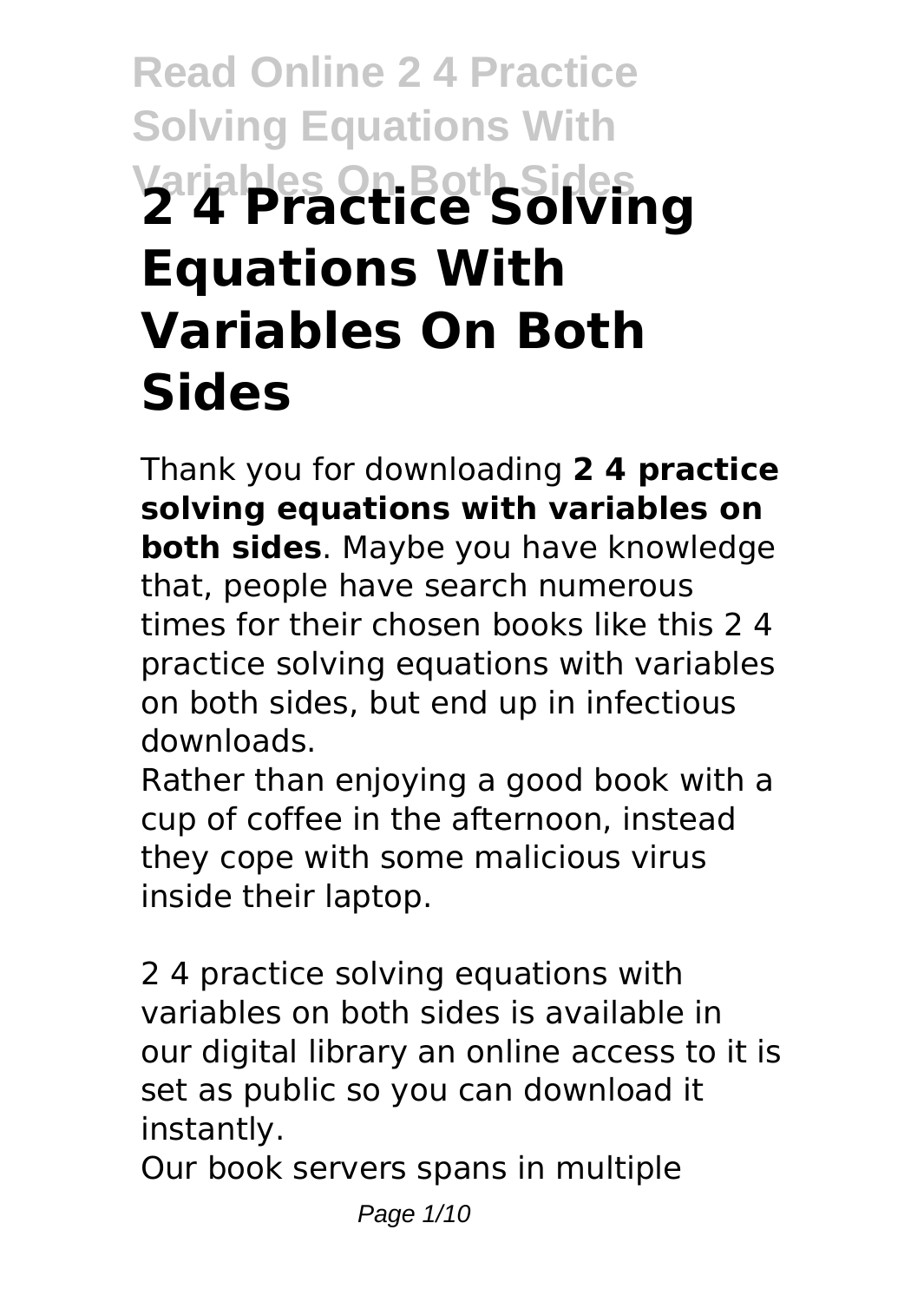**Vocations, allowing you to get the most** less latency time to download any of our books like this one.

Kindly say, the 2 4 practice solving equations with variables on both sides is universally compatible with any devices to read

It's worth remembering that absence of a price tag doesn't necessarily mean that the book is in the public domain; unless explicitly stated otherwise, the author will retain rights over it, including the exclusive right to distribute it. Similarly, even if copyright has expired on an original text, certain editions may still be in copyright due to editing, translation, or extra material like annotations.

#### **2 4 Practice Solving Equations**

Practice solving equations that take two steps to solve. For example, solve -16 =  $x/4 + 2$ .

### **Two-step equations | Algebra**

Page 2/10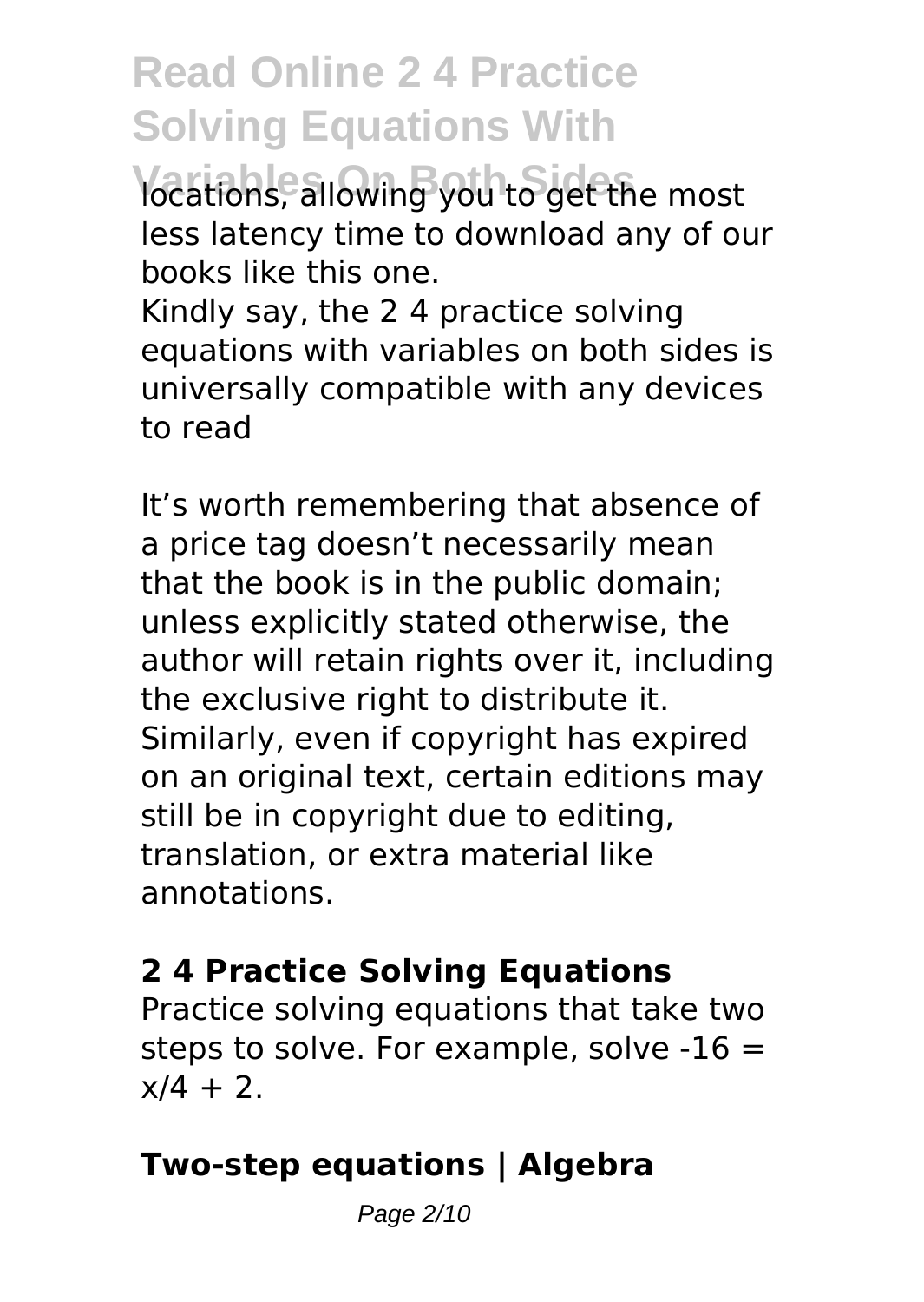**Variables On Both Sides (practice) | Khan Academy** Lesson 2-4 Skills Practice Solving Equations with the Variable on Each Side 2-4 Chapter 2 25Glencoe Algebra 1 Justify each step. 1. 4k - 3 = 2k + 5 4k -  $3 - 2k = 2k + 5 - 2k$  a.  $2 - 3k = 5$  b.  $2k - 3$  $+ 3 = 5 + 3$  c. 2k = 8 d. 2k  $\degree$  2 =  $\degree$ 8 2 e.  $k= 4$  f. 2. 2(8u + 2) = 3(2u - 7) 16 + 4 = 6uu - 21 a. 16u + 4 - 6u = 6u - 21 - 6u b.  $10+4 = -21$  u c.  $10+u 4 - 4 = -21 - 4$  d.  $10 = -25$  u e.

#### **Solving Equations with the Variable on Each Side**

To solve your equation using the Equation Solver, type in your equation like x+4=5. The solver will then show you the steps to help you learn how to solve it on your own. Solving Equations Video Lesson

#### **Equation Solver - MathPapa**

Solving Equations Practice Questions Click here for Questions . Click here for Answers . equation, solve. Practice Questions; Post navigation. Previous Ray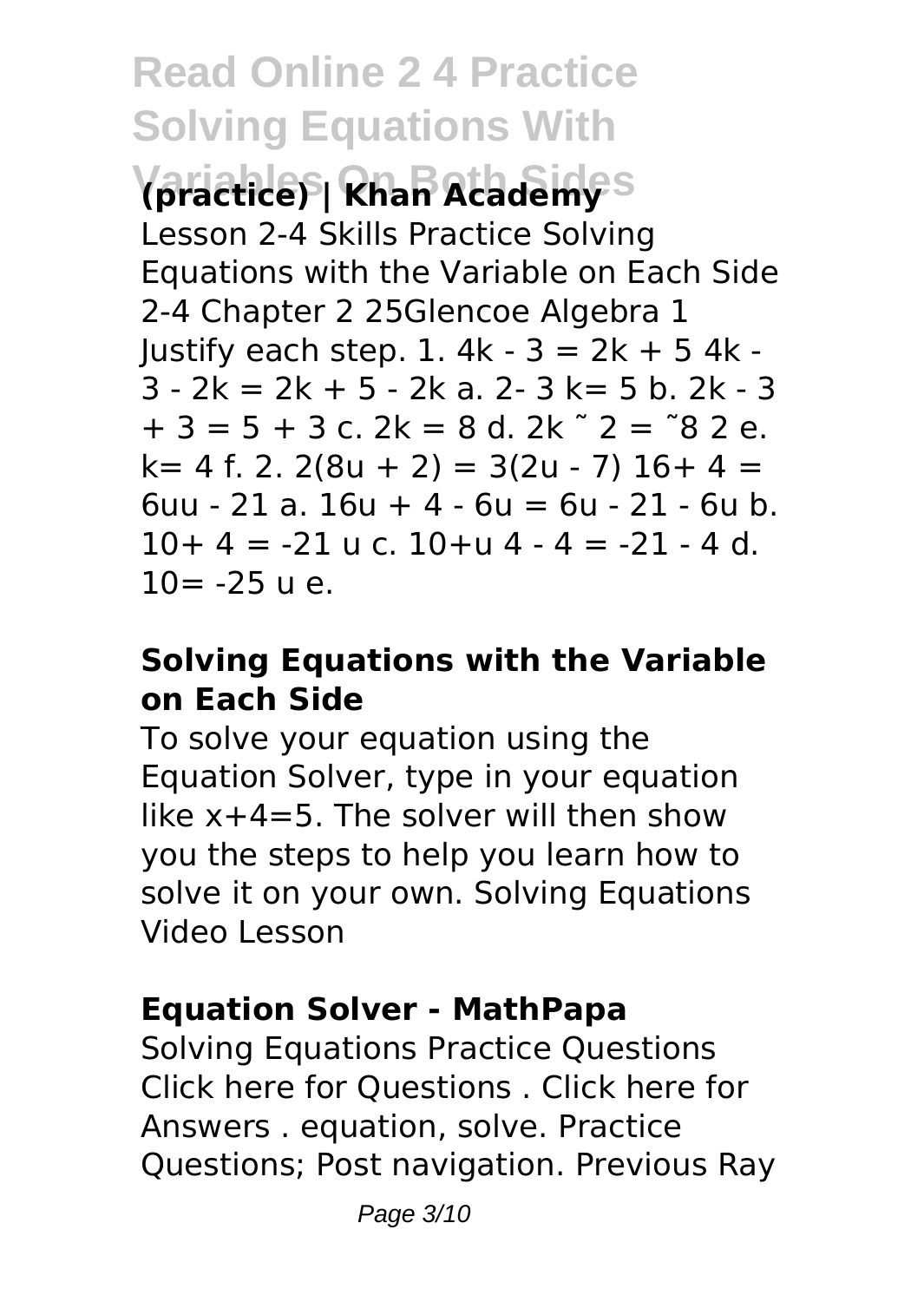**Read Online 2 4 Practice Solving Equations With Variables On Both Sides** Method Practice Questions. Next Equations involving Fractions Practice Questions. GCSE Revision Cards. Level 2 Further Maths Revision Cards.

#### **Solving Equations Practice Questions – Corbettmaths**

Learning Target: I can use inverse operations to solve a two-step equation Review: Solve each one-step equation. Show your work.  $1) n - 8 = -3 2$ )  $-2m =$ -24 3) 4) Solving a two-step equation 5y  $+ 12 = 32$  1. Undo addition or subtraction 2. Undo multiplication or division 3. Check by substitution  $5y + 12$  $= 32$  m  $2 = -7$  Try It Out (show your work ...

#### **Two Step Equations Notes and Practice**

Practice B Solving Equations with Variables on Both Sides Solve each equation. Check your answers.  $\dots$  j =  $-2$ LESSON 2–4 Practice A 1. 2a; 3; 10; 5 2. 4r; 9; −4 3. −5b; 30; 5b; 3b; 10 4. c = −19 5. all real numbers 6. no solution 7.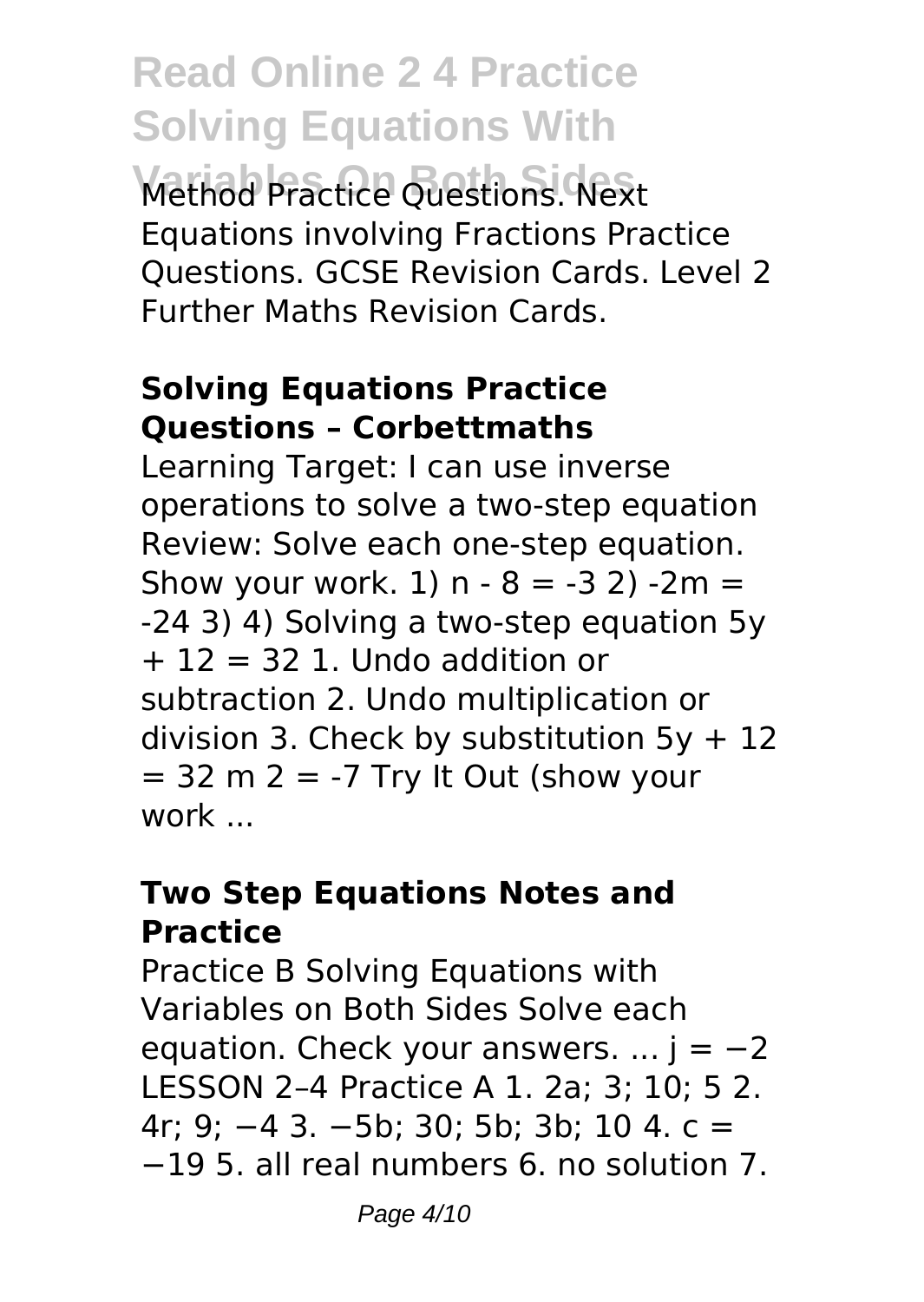**Read Online 2 4 Practice Solving Equations With Variables 9. 2 hours Sides** 

#### **2-4 Solving Equations with Variables on Both Sides**

Algebra 1 OBJ: Skill 1 intro Practice Solving equations with variables on both sides 2-4.B Determine whether each equation is identity or whether it has no solution. Show all work. 7.  $4(3 + 4) = 2(6)$ +8) Answer: 8. 5 +2 −3=−3 +10 Answer:  $9. (-3\Box\Box + 4) = 6\Box\Box - 3(3\Box\Box + 2)$ Answer: 10. -2( $\Box$  -3) = -2 $\Box$  +6 Answer: Answers: -39, -2, 2, 1, -1 ...

#### **2-4: Practice Solving Equations With Variables on Both Sides**

Work Step by Step.  $2b + 4 = -18 - 9b$ . First, you need to get the variable (b) on one side of the equation, so add 9b to both sides of the equation. This will remove the b from the right side of the equation.  $2b + 4 + 9b = -18 - 9b + 9b$ . Simplify to get this:  $11b + 4 = -18$ . Subtract 4 from each side.  $11b + 4 - 4 =$ -18 - 4.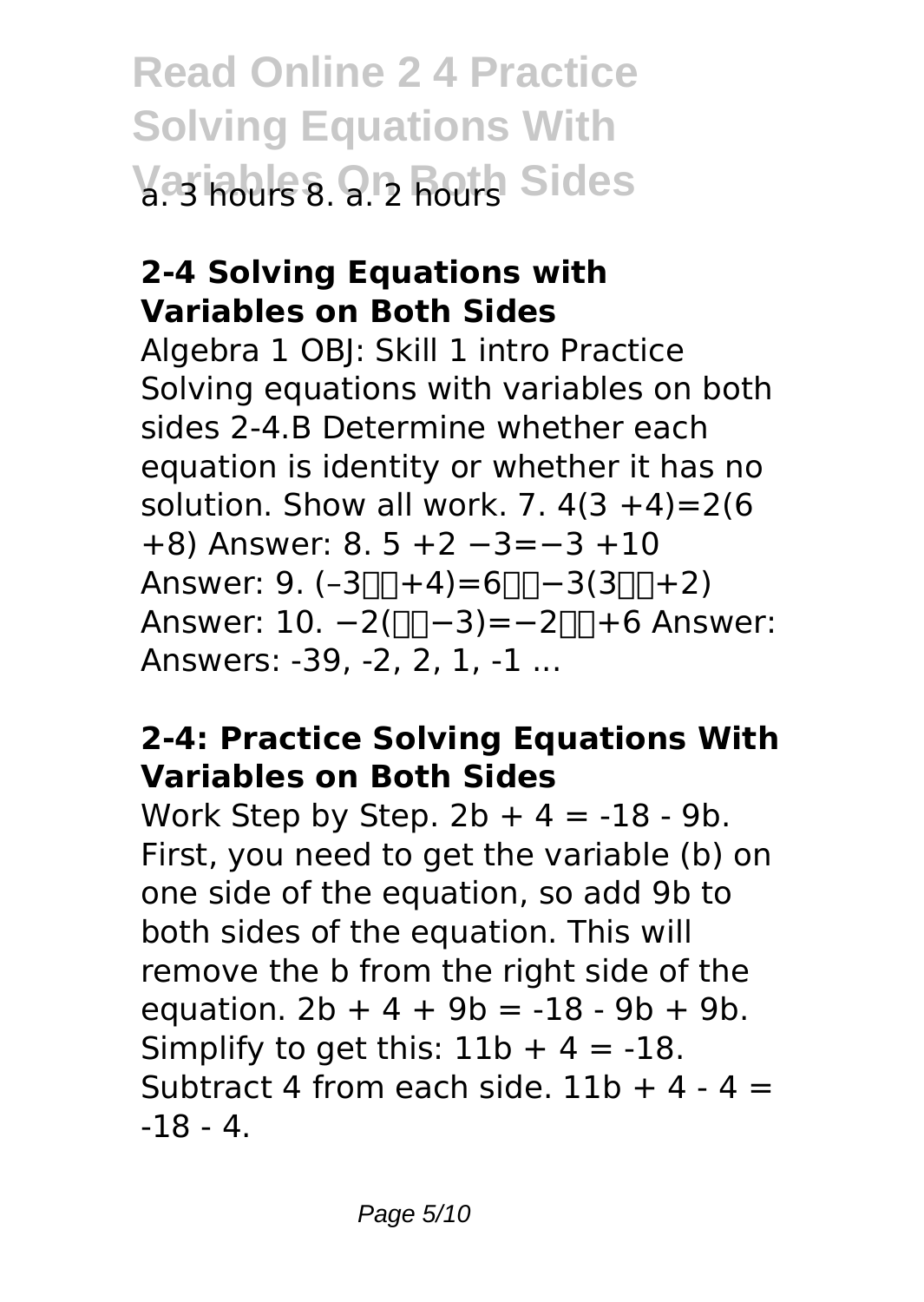### **Variables On Both Sides Algebra 1 Chapter 2 - Solving Equations - 2-4 Solving ...**

By the last problem, students will even practice solving a two-step linear equation word problem. Practice Problems. 1) Solve the equation for x. 7x  $+ 2 = 51$ . 2) Solve the equation for w.  $-2w + 10$ 

#### **How to Solve Two-Step Linear Equations | Study.com**

Here are some things we can do: Add or Subtract the same value from both sides Clear out any fractions by Multiplying every term by the bottom parts Divide every term by the same nonzero value Combine Like Terms Factoring Expanding (the opposite of factoring) may also help Recognizing a pattern, ...

### **Solving Equations - MATH**

Algebra 1 answers to Chapter 2 - Solving Equations - 2-4 Solving Equations with Variables on Both Sides - Practice and Problem-Solving Exercises - Page 105 15 including work step by step written by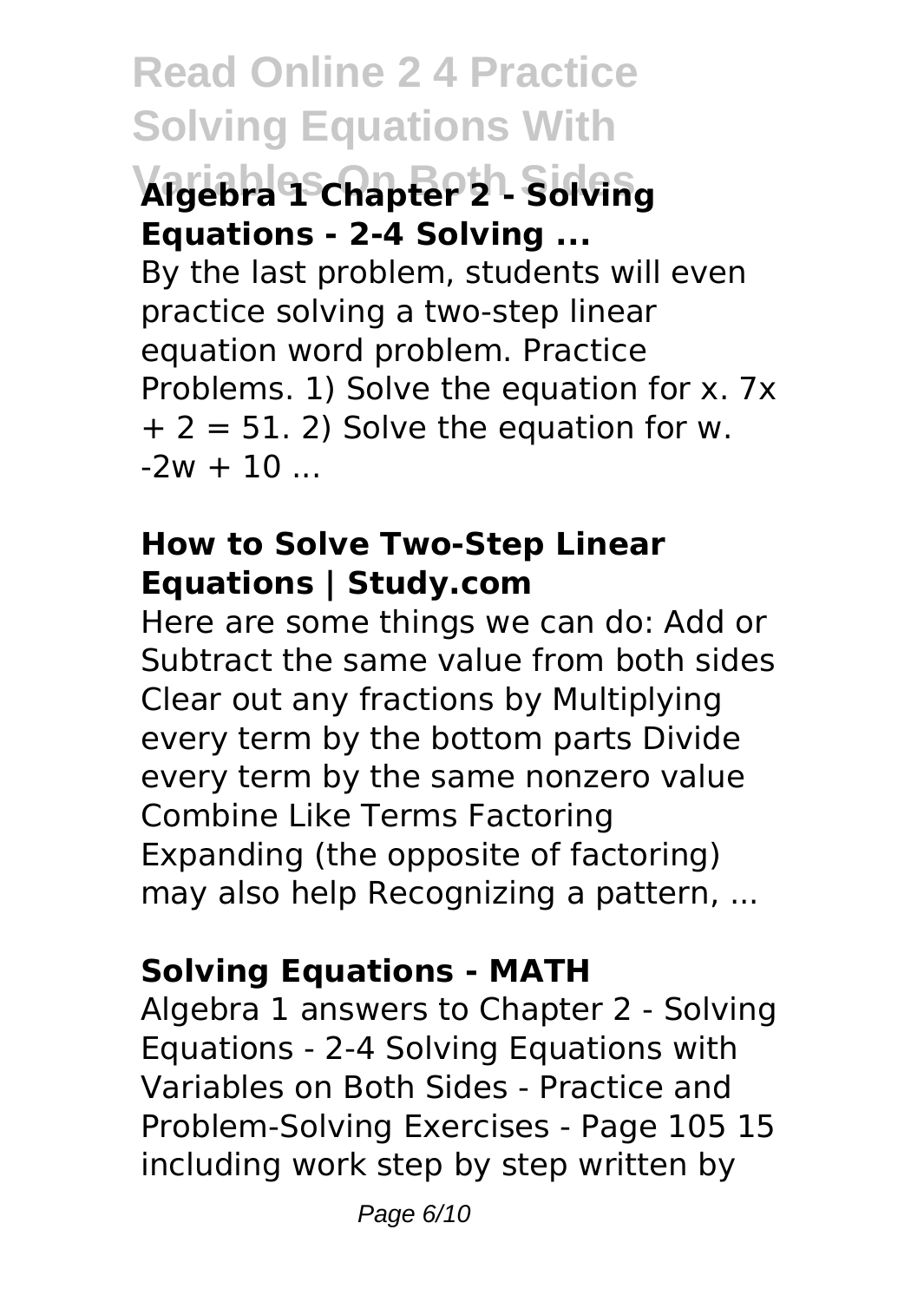**Variables On Both Sides** community members like you. Textbook Authors: Hall, Prentice, ISBN-10: 0133500403, ISBN-13: 978-0-13350-040-0, Publisher: Prentice Hall

#### **Algebra 1 Chapter 2 - Solving Equations - 2-4 Solving ...**

Practice C 2-4 Solving Addition Equations LESSON Solve each equation. Check your answers. 1. s ! 67 " 101 2. v ! 13 " 28 # 5 3. 29 ! q ! 18 " 51 4. 42! m  $" 35 5. 78 ! x" 121 # 46. 6 ! n" 28 # 9$ 7. t ! 1,906 " 2,000 8. 41 ! p ! 16 " 99 9. 201 ! v ! 30 " 249 Solve each equation. 10. m ! 38 " 90 11. 12 ! r ! 17 " 60 12. 115 ! x " 320 13. 57 ! p ...

#### **LESSON Practice B 2-4 Solving Addition Equations**

Practice solving one-variable equations like 20 -  $7x = 6x - 6$ , where the variable appears on both sides of the equals sign.

#### **Equations with variables on both sides (practice) | Khan ...**

Page 7/10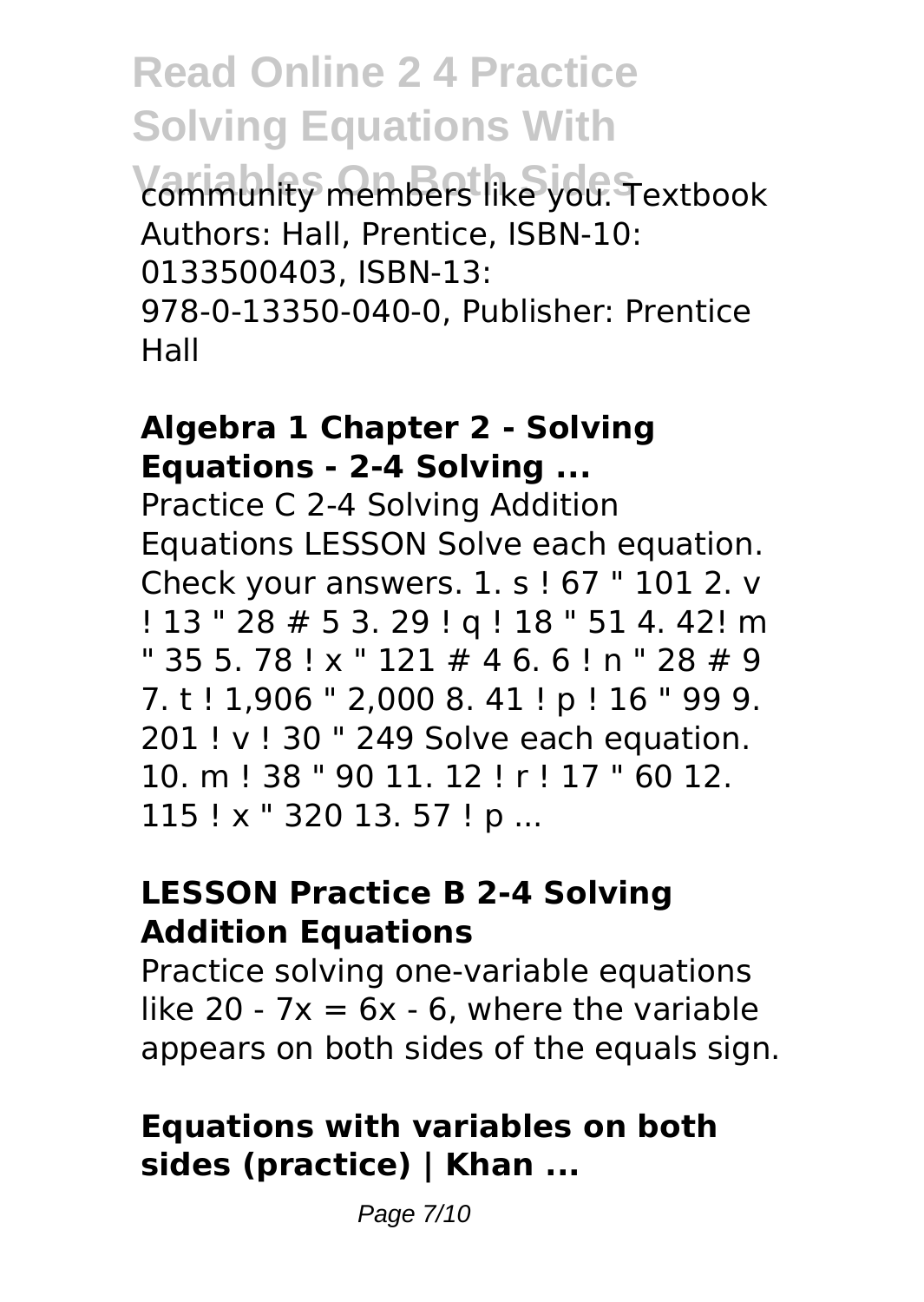**Variables On Both Sides** How to Use the Calculator. Type your algebra problem into the text box. For example, enter 3x+2=14 into the text box to get a step-by-step explanation of how to solve 3x+2=14.. Try this example now! »

#### **Algebra Calculator - MathPapa**

Solving 2-Step Equations. In this lesson students learn to solve two-step equations using inverse operations and a graphic organizer. Students review a set of examples demonstrating how the graphic organizer functions, and they practice the steps themselves.

#### **Solving 2-Step Equations - Nearpod**

Lesson 2-5 Practice Solving Equations Involving Absolute Value 2-5 Chapter 2 33Glencoe Algebra 1 Evaluate each expression if  $x = -1$ ,  $y = 3$ , and  $z = -4$ . 1.

#### **NAME DATE PERIOD 2-5 Practice - Rockford Public Schools**

Practice Problems of Solving Polynomial Equations - Practice questions (1) Solve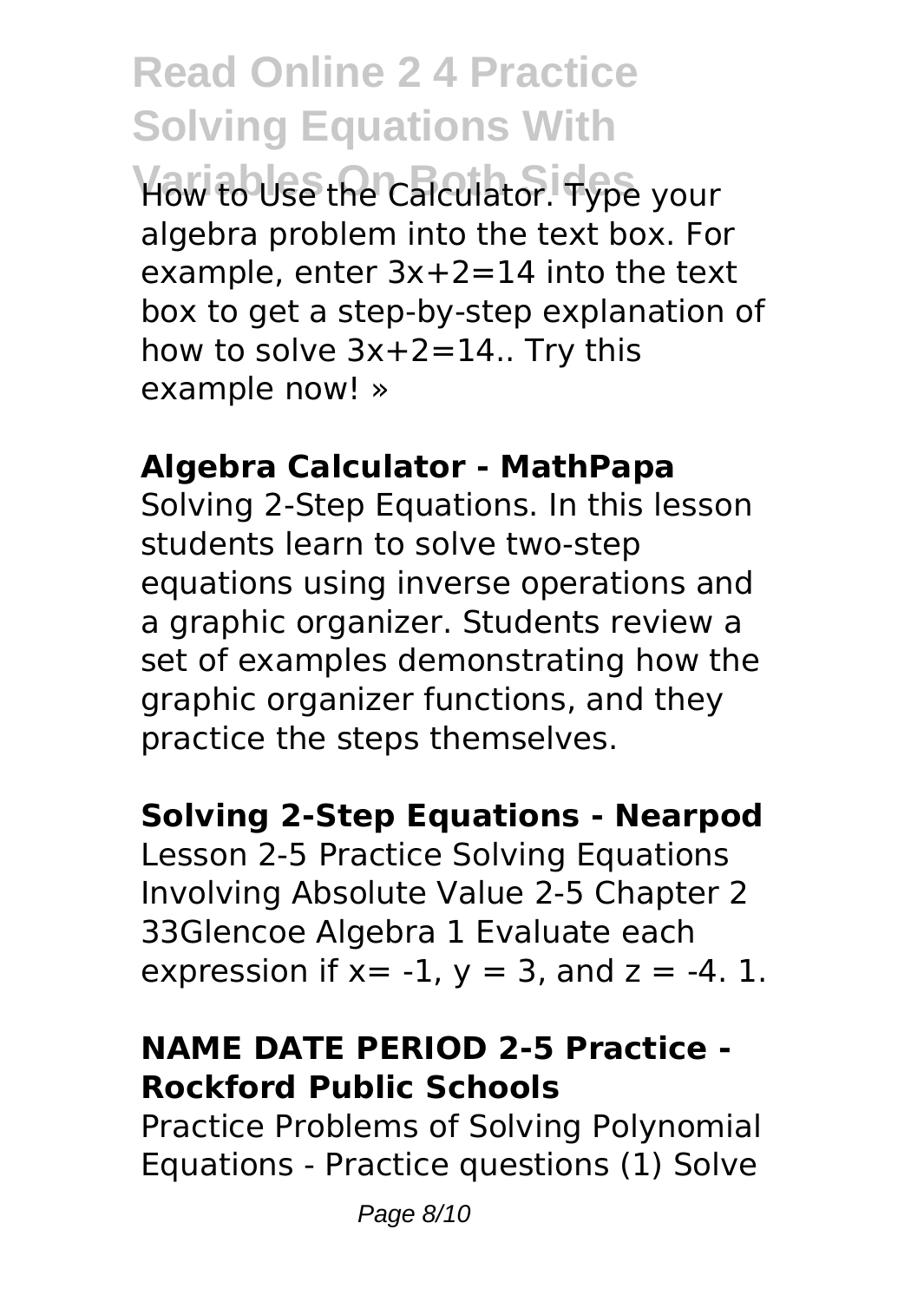**Read Online 2 4 Practice Solving Equations With Viariable equation : 2x 3 5 1 x 2 − 18x + 9**  $= 0$ , if sum of two of its roots vanishes Solution (2) Solve the equation 9x 3 −  $36x$  2 + 44x  $-16 = 0$  if the roots form an arithmetic progression. Solution (3)

Solve the equation  $3x$  3 − 26x 2 + 52x

 $-24 = 0$  if its ...

#### **Practice Problems of Solving Polynomial Equations**

'Understanding a lot of content in a short amount of time' Topics Covered: 1) Methods of solving quadratic equation a) Formula for solving a quadratic equation. 2) Practice set 2.4 Link to full ...

#### **Quadratic Equations | Maths 1 - Chapter 2 | Formula for solving quadratic equation, Practice set 2.4** Looking for a digital, interactive way to practice solving two step equations? These Boom cards are PERFECT! The cards provide direct, immediate feedback when students type the answer into a box provided! 14 cards